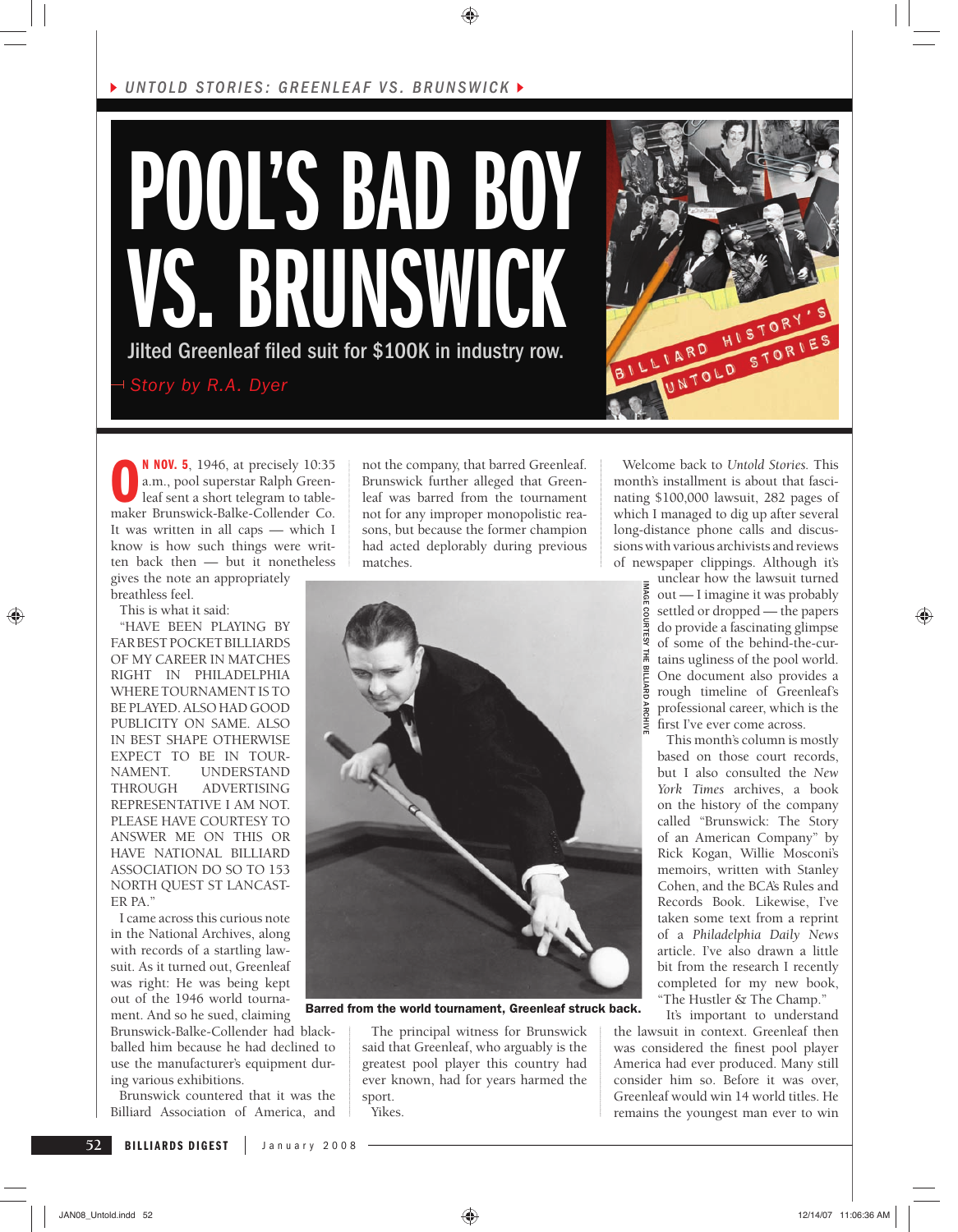IN THE DISTRICT COURT OF THE UNITED STATES FOR THE EASTERN DISTRICT OF PENNSYLVANIA

RALPH GREENLEAF, Plaintiff  $\overline{\mathbf{v}}$ BRUNSWICK-BALKE-COLLENDER

Defendant

COMPANY,

 $\overline{a}$ 

聽

 $\sum_{i=1}^n \gamma_i$ 

 $\frac{1}{2}$ 

 $\mathbb{R}^4$ 

 $\tau_{\rm r}$ 

 $\ddot{\phantom{1}}$ 

 $\frac{1}{2} \frac{1}{2}$ 

Civil Action No. 6776  $\mathbb{Z}$  11  $\mathbb{Z}$ 

MAR 14 1947 RE-AMENDED COMPLAINT ORES BRODDECK, C TO THE HONORABLE, THE JUDGES OF SAID COURTY- 1. Duty Clock

The plaintiff above named brings this civil action against the defendant above named and complains and alleges as follows:

1. The action arises under Sections 1 and 2 of the Act of Congress of July 2, 1890, 26 Stat. 209, c.647, 15 U.S.C. Sections 1 and 2, commonly known as the Sherman Act, and Sections 3, 4 and 16 of the Act of Congress of October 15, 1914, 38 Stat. 730, 731, .c.323, 15 U.S.C. Sections 14, 15 and 26, commonly known as the Clayton Act, as hereinafter more fully appears.

2. Plaintiff is now and for many years has been a professional billiard and pocket billiard player, and has participated in many exhibitions and matches and world championship tournaments and has been the publicly recognized world champion pocket billiard player on many eccasions, and more often than any other player of the present or past.

3. Defendant is a corporation incorporated under the laws 5.534 of the State of Delaware, and defendant has an agent and transacts business in the State of Pennsylvania, particularly in the Eastern District of Pennsylvania, and has an office and place of business in said District at #1400 North Broad Street in the City of Philadelphia.

The suit drew the curtain back on industry politics and Greenleaf's behavior.

 $-1-$ 

the world straight-pool championship. For years he destroyed the competition.

 $\mathcal{M}$ . W

But he was also a known drunk and a known troublemaker, a bad-boy sports superstar in that long colorful tradition of American bad-boy sports superstars.

Brunswick-Balke-Collender, by contrast, did all it could to promote pool as wholesome family fun. It was also America's leading billiard manufacturer, and until about 1950 pretty much ran pool. The fingerprints of the company's iron hand can be clearly found on the tournaments, the titles, and the career trajectories of the sport's greatest stars.

The lawsuit, which was filed in U.S. District Court, represented a conflict of the proverbial immovable object and the irresistible force. It represented the two great symbols of the sport going against each other, head to head.

**GREENLEAF WON** his first title in December 1919, and then went on to win again in 1920, 1921, 1922, 1923, 1924, 1926, 1928, 1929, 1931, 1932, 1933 and 1937. He continued to play and compete in subsequent years, although it can safely be assumed that his drinking and wild ways had by the 1940s begun taking a toll. One news report shows he went missing altogether in 1946.

The earliest court document that I came across was filed on March 14, 1947. It's an amended petition from Greenleaf, and it alleges that Brunswick "controlled, dominated and monopolized the said business of staging and conducting exhibitions, matches, tournaments and championship contests." It further alleges that Brunswick "dictates who may participate in said matches, tournaments and contests, the time and place of same, the equipment that may be used therein, and all participants … are further required to agree, to endorse, and to endorse only (Brunswick) billiard equipment."

Greenleaf, interestingly enough, also manages to drag into his assault on Brunswick that other great icon of the sport, Willie Hoppe. The three-cushion champion joined with future Hall-of-Famer Charles Peterson in 1941 to form the Billiard Association of America. The association, as Greenleaf clearly shows in his lawsuit, had extremely close ties to the pool company. For instance, Peterson was the BAA director, and he received a \$500 monthly stipend from Brunswick. It was his only income.

Greenleaf alleges that the BAA was formed so Brunswick could achieve "more complete and perpetual control over professional billiard and pocket billiard players" and that all tournaments conducted since Sept. 20, 1941, until the moment the lawsuit was filed. were done so on behalf of Brunswick.

"The defendant (Brunswick) has now and always has had complete and direct control over said Billiard Association of America, and all activities of the Billiard Association of America are designed and executed by the servants, agents, and employees of defendant," the document alleged. Elsewhere, Greenleaf's attorneys claim the champion was barred from the 1946 tournament, which was conducted Dec. 3-11, 1946, at Philadelphia's Town Hall, because he had not played exclusively on Brunswick equipment. (Irving Crane won the tournament, and Mosconi came in second.)

"In public contemplation, all of the better pocket billiard players of the world participate in all world championship tournaments, and any failure of a former world champion player to enter the competition is regarded by the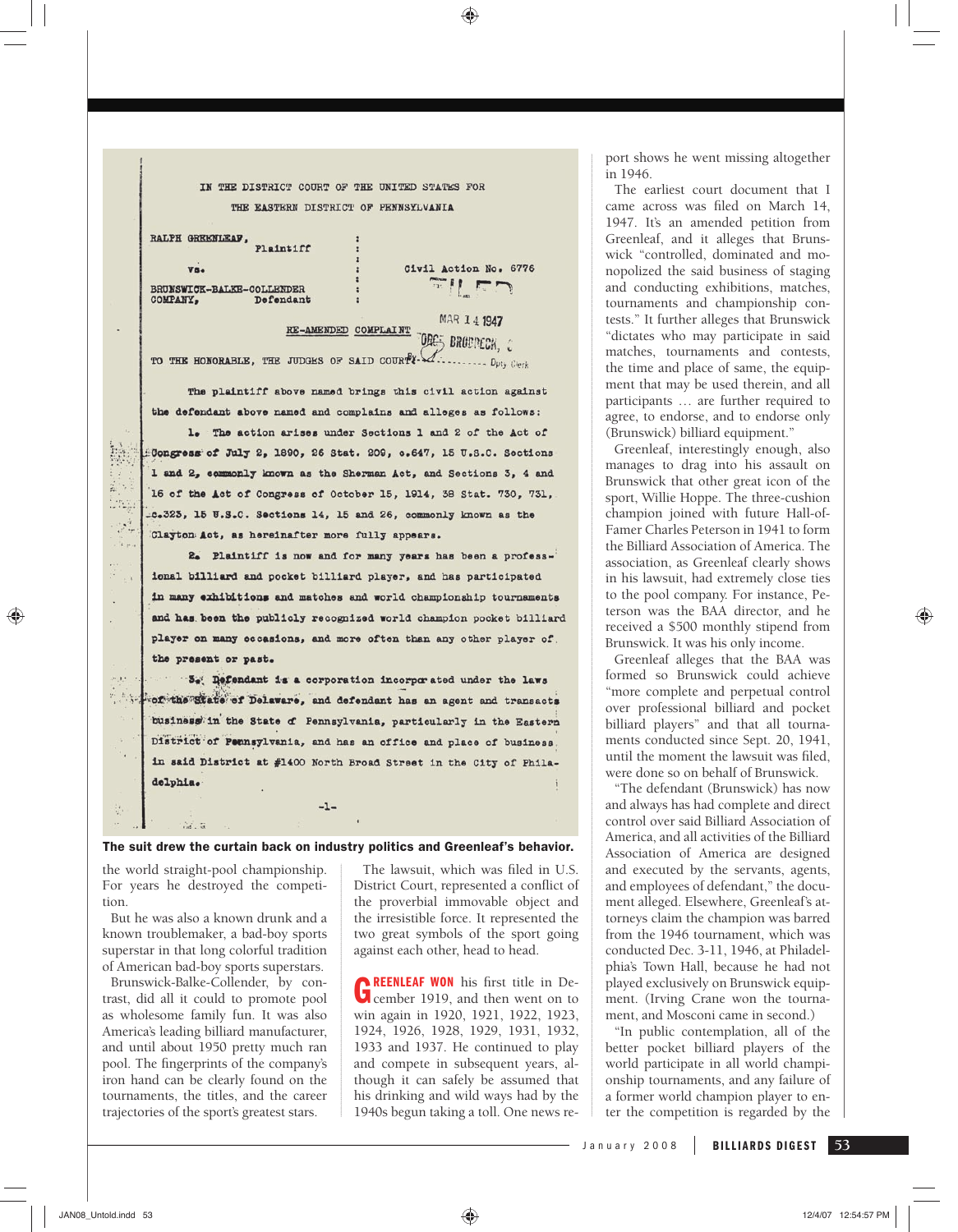public as an indication of the player's loss of ability or moral fitness," Greenleaf alleged.

**NOW THAT** was one side of the story. Brunswick's was quite another. Yes, the company had deep connections with the Billiard Association of America. Yes, the BAA insisted on the use of Brunswick tables. But the fact that the BAA barred Greenleaf had nothing to do with the company's corporate interests, or for any monopolistic reasons.

 The reason the BAA barred Greenleaf was because he had been acting like a maniac.

Peterson, a former fancyshot champion and an eventual Hall of Famer for his work promoting the sport, noted in a July 2, 1947, deposition that during Prohibition many poolrooms had become fronts for bootlegging and gam-

bling. He said that he had spent years attempting to rehabilitate the sport's image, much of it through his work with Brunswick, but also through his work on behalf of the Association of College Unions and the Boys' Clubs of America.

Peterson said that Greenleaf in recent years was not helping that effort.

"I have known Ralph Greenleaf since he began his career as a professional pocket-billiard player in 1919," Peterson said in the deposition. "Throughout his career he has been a player of outstanding ability. However, for many years past his conduct while participating in exhibition matches and tournaments has been extremely harmful to the game of billiards. He has engaged in unsportsmanlike tactics, has used vile and profane language, and had indulged in the use of intoxicating drink during matches and tournaments."

 And then Peterson goes on to cite chapter and verse:

"Specifically, in the 1941 World Pocket-Billiard Championship, staged by the Association in Philadelphia, Greenleaf, on several occasions, appeared for his scheduled match under the influence of intoxicating drink and frequently used vile and profane language.

"In the 1942 World Championship



Peterson took sole responsibility for banning Greenleaf.

Pocket-Billiard Tournament, conducted by the Association in Detroit, Greenleaf, on several occasions, violated the rule of the tournament with respect to delay in play, appeared for at least one match while under the influence of intoxicating liquor, and used vile and profane language.

"In the 1942 World 3-Cushion Billiards Tournament held at Chicago under the auspices of the Association, Greenleaf again violated the rules with regard to delaying tactics, appeared for some matches while under the influence of intoxicating liquor, and used vile and profane language."

Peterson wrote that he witnessed first hand this deplorable conduct. He said he pleaded with Greenleaf on several occasions to change his wanton ways. "Because he persisted in his objectionable conduct, I decided that Greenleaf would not be invited to play in any exhibition, match or tournament thereafter sponsored, staged or conducted by the Association, and I so informed Greenleaf."

 Greenleaf was initially barred from the 1944 World 3-

Cushion tournament, but Peterson relented after receiving an appeal from an associate. Peterson said Greenleaf behaved himself during that event, but by the 1945 exhibition match with Willie Mosconi had returned to his old ways.

```
Q With whom did you have the discussions?
A With Mr. R. F. Bensinger.
Q When did you have that discussion?
A Well, that was before -- I couldn't give you the date but I
told him that I probably would not let him in the tournament.
Q What did he say when you said you probably wouldn't let him
in the tournament?
A Well, that was up to me, entirely. I know well enough if
I said No --
Q Now, I didn't ask you what you knew. I am asking you to
state, if you please, what he said. If you don't know, say
that, but please answer my question.
A He said, "It's up to you."
Q Did you have any discussion with any other officer of the
Brunswick-Balke Collender Company besides Mr. Bensinger?
```
Interviewing Peterson, Greenleaf's lawyer tried to link the BAA with Brunswick.